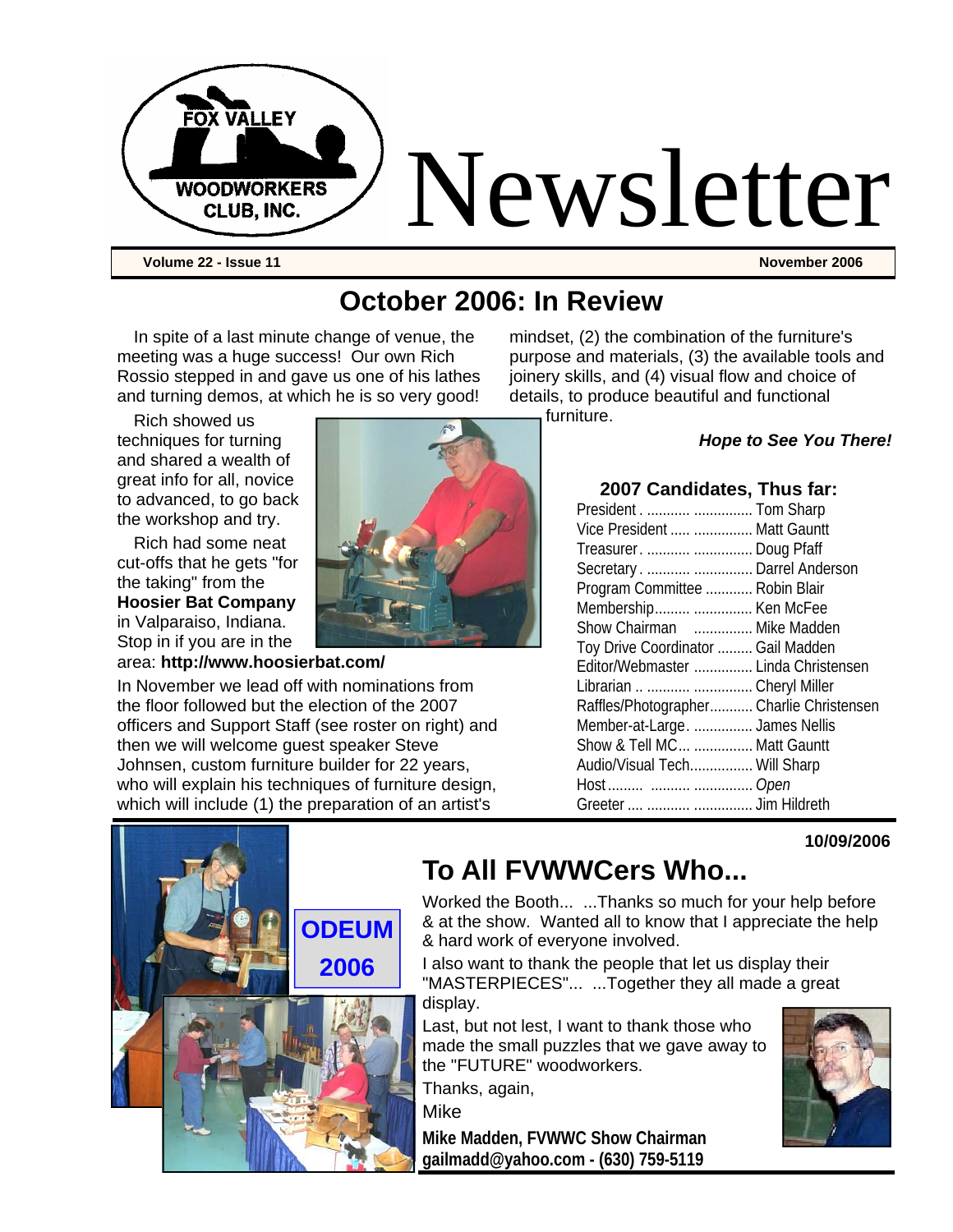# **CLASSIFIED**

## **FOR SALE**

¾ **Used Delta 33-890 12" Radial Arm** 

**Saw** - Asking \$600 or B/O. Located in Naperville and would need to be picked up. If you are interested call Carl Schickerling, work # 630-375-4383, and tell him you got his name from Greg Lantz. *Thank you for passing this on.* 

# **WANTED: WOOD**

¾ Will buy from 1 pc. to bulk lot of hardwood lumber, shorts, blanks & cut-offs in cherry, walnut, mahogany, redwood, etc.

#### **Ron Gilkerson**

Phone: (630) 879-8756 (Voice Mail) E-mail: rongilker@hotmail.com

# **FOR SALE**

¾ At the November meeting Jack Krisha will have 400+ Board Feet of Assorted Finished Hardwood Flooring to sell.

Some appears to be Quartersawn Sycamore. All is quite attractive.

Stop by the back corner, by Raffles, and check it out!

### **Attention FVWWC Members**

List your For Sale/Wanted Items Free!

**Contact FVWWC Editor/Webmaster (630)897-4877 or woodworkers@fvwwc.org** 

### **Membership Drive 2007**



**Renewals for 2007** started 09/05 and must be submitted no later than 01/30/2007 to insure you don't miss a minute of what FVWWC has to offer!

*Ken McFee, Membership themcfees@hotmail.com*

### **FVWWC Officers & Staff**

**woodworkers@fvwwc.org** 

| President Ron Gilkerson                           | (630) 879-8756<br>rongilker@hotmail.com |
|---------------------------------------------------|-----------------------------------------|
| Vice President Dick Secrest                       |                                         |
| Treasurer Doug Pfaff<br>Secretary Darrel Anderson |                                         |
| Program Committee  Tom Sharp                      | Mike Brady<br><b>Dick Secrest</b>       |
| Membership  Ken McFee                             | themcfees@hotmail.com                   |
| Show Chairman  Mike Madden                        |                                         |
| Toy Drive Coordinator Gail Madden                 |                                         |
| Editor/Webmaster Linda Christensen                |                                         |
| Librarian Cheryl Miller                           |                                         |
| Raffles/Photographer Charlie Christensen          |                                         |
| Member-at-Large  James Nellis                     |                                         |
| Show & Tell MC  Matt Gauntt                       |                                         |
| Audio/Visual Tech.  Will Sharp                    |                                         |
|                                                   |                                         |
| Greeter  Jim Hildreth                             |                                         |



### **FVWWC Events Calendar**

|                                                     | Nov 7th  Tue 7:30 p.m.  FVWWC Meeting: Steve Johnson,<br>Furniture designer, explains his<br>techniques of furniture design.                                                                           |
|-----------------------------------------------------|--------------------------------------------------------------------------------------------------------------------------------------------------------------------------------------------------------|
| Nov 18th  Sat  9:00 a.m.  27th Annual Open House at | <b>Hardwood Connection in</b><br>Sycamore (See Page 6)                                                                                                                                                 |
|                                                     | Nov 15th  Wed  8:00 a.m.  FVWWC's Breakfast Club: At a<br>new, earlier time of 8:00 a.m. -<br>The Red Apple Restaurant at 414<br>S Schmale Rd - Carol Stream, IL --<br>Everyone is invited to stop by! |
| Dec 5th  Tues7:30 p.m.  FVWWC Christmas Party &     | Annual Toy Drive - See page 6<br>for Details!                                                                                                                                                          |
| Dec 20th  Wed  8:00 a.m.  FVWWC's Breakfast Club -  | Everyone is invited to stop by!                                                                                                                                                                        |

**2 FVWWC - PO BOX 1041 - BATAVIA, IL 60510-1041 2006**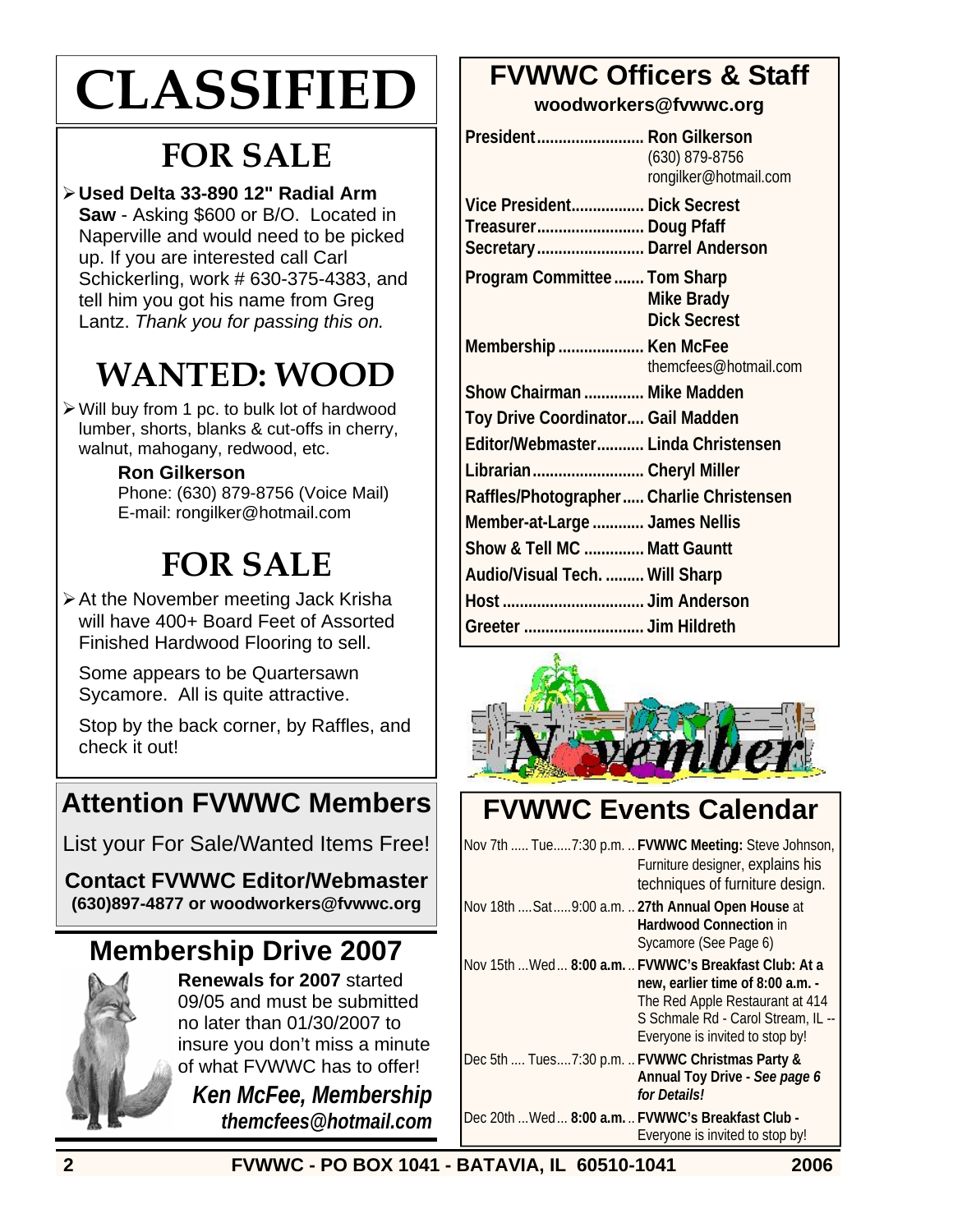### *Remembering Our Friend...*

As most of you know, on October 7th we lost one of FVWWC's finest with the passing of Larry McHone. A true southern gentleman with a soft voice, skilled hands and a heart of



gold, Larry will be missed for as long as there is one family member or friend left to remember him.

At his memorial service on the 22nd, long time friend Mike Madden said as part of his eulogy *"A quiet man-he didn't say muchbut when he did, I listened."* and there are many who listen still and wish they could have but one more conversation with this very special man. To quote Mike's ending statement *"Goodbye old Friend."*.

#### **Larry M. McHone**

Larry M. McHone, 61, of Shabbona, formerly of Aurora, IL died peacefully at his home on Wednesday, October 4, 2006, with his wife and daughters by his side.

He was born July 6, 1945 to Willard and Ruby Jo McHone in Marion, North Carolina.

In 1963, he enlisted in the U.S. Air Force and spent 3 years in England, where he met and married his wife, Valerie.

He retired in 2003 from Caterpillar Tractor Co. after 35 years as an Inspector and Machinist.

The move to Shabbona gave him a larger space to set up his woodworking shop, where he spent many happy and productive hours. His love of woodworking led him to membership in the Fox Valley Woodworkers Club, where for many hours he served on the board, first as Editor of the club newsletter and later as Show Chairman.

Larry was a long-time member of Westminster Presbyterian Church in Aurora, where he was a Deacon. He also enjoyed tracing his family genealogy, and was always available to help family and friends.

He leaves behind to cherish his memory, his wife, Valerie; two daughters, Sharon (Christian) Cluff of Waterman and Nicola (Darin) Riggleman of Germantown, WI; three grandchildren, Alexandra, Jocelyn and Elisabeth of Waterman; a sister, Barbara Jean (George) Brendle of Marion, NC; a brother, Lee (Claudette) McHone of Spruce Pine, NC; a niece, Kathy Ballard of Somonauk; and several nieces and nephews in North Carolina.

He was preceded in death by his parents; his sister, Myrtle Ballard and her husband, Arthur; a niece, Judy; and a son-inlaw, Daniel DePew.

A Family Funeral and Burial will take place in North Carolina. A Memorial Service will be held at Westminster Presbyterian Church in Aurora at a later date.

In lieu of flowers, memorials may be made to The American Cancer Society or Westminster Presbyterian Church of Aurora.

Local arrangements were completed by Jacobson Funeral Home in Shabbona.



*Another Sad Note...* 



On Thursday, Nov. 2nd, Tom Karkos Sr. passed away unexpectedly in his sleep. Tom was the founder of Baker Road Furniture in So. Elgin, IL and a long time friend and past member of FVWWC and current member of the DuPage Woodworkers Club.

Tom hosted visits to his factory and was always inviting folks to come "dumpster diving" for the cut-offs and such that could be found at his place. After most DuPage meetings he would be found in the parking lot with a trunk load of wood to share with members and friends.

Our best wishes go out to Tom's family and all those who knew and admired the man.



وی می دی دی دی دی دی دی دی دی دی.<br>او دی دی دی دی دی دی دی دی دی دی دی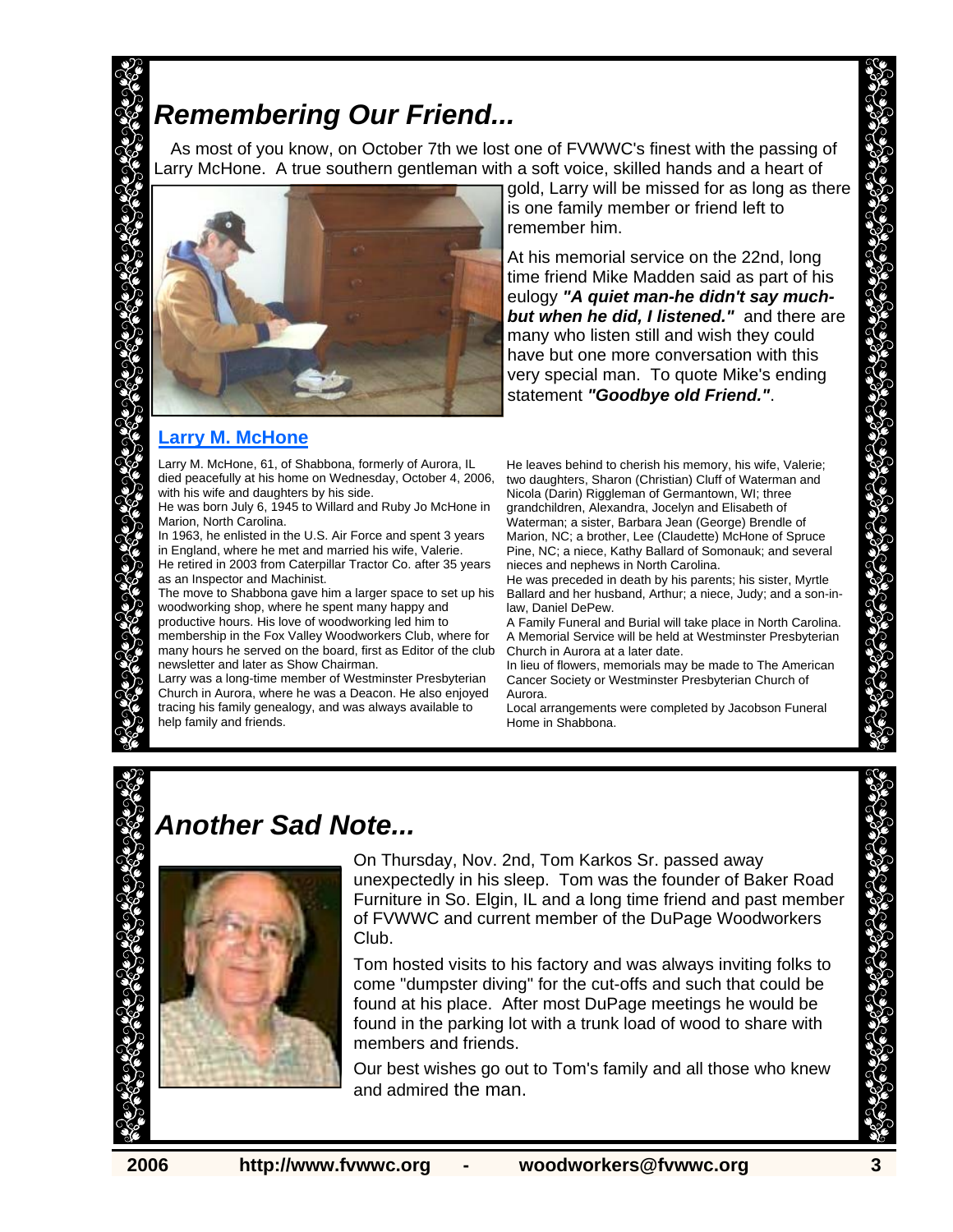### **FVWWC MONTHLY DRAWING**



Here we are at the end of another successful year with a variety of raffle items for our November meeting. Remember, all the tickets sold throughout the year have been saved and only those participating in the monthly raffles will be eligible for some special drawings at the Christmas Party in December!!! Get your tickets now to be included

**October's winners were:** 

**FIRST PRIZE: Bosch "Colt" Rotary Router - Mike Brady 2nd Prize: "ProCalc" Calculator - Tony Leto** 

*Special Thanks for the donation of the calculators by ProCalc Industries.* 



Our **Special Drawing for Fall** got off to a good start. It is the **30 Piece Bessey Assorted "Tradesman" Bar Clamp Set & Stand** -- And you do not have to present to win so get those tickets today!!! Includes **four** 6", **six** 12", **four** 18", **eight** 24", **four** 30", and **four** 36" clamps - **A \$469 value** for the price of a ticket. *Remember: This raffle will run until we meet our goal so the sooner you buy, the sooner you could win!!!* 



As always, proceeds help us to continue to offer this level of prizes each month so, please, show your appreciation by purchasing a ticket or two...

#### *...See you at the meeting!*

#### **Charlie Christensen - FVWWC Raffle Chairman**



### **Attention: FVWWCers,**

We welcome **Tree Farm Products** as our newest **FVWWC Resource** and thank them for their generosity!

Owner **Dave Gossman** will give FVWWC members a **10% discount** when you show your current ID. *(No ID - No Discount!)* 

**Tree Farm Products** has **bookmatched, spalted, curly, figured and other woods** of a huge variety. They deal in only the more interesting woods and sell both locally and online. Check their eBay sales to see some great photos of the types of wood they sell.

**117 N. Main St. Maquoketa, Iowa 52060 45W962 Plank Road • Hampshire, Illinois 60140** 

**Call Dave today to make an appointment:** 

**847-683-4188**

#### **http://www.treefarmproducts.com/**

(Just go to their website and *click* the eBay button in the left margin to jump to their webstore.



#### **Tree Farm Products also features:**

\* Tree planting: Over 35,000 trees in last 12 years.

- **★ Prairie restoration: 45+ acres of native grasses/forbs.**
- z **Timber stand improvement**
- $*$  Habitat protection and restoration
- z **Deer Management Plan**
- z **GIS Mapping**
- z **Mentoring Program**

 Why not check out their website today and give them a call to arrange a visit!

*--LGC*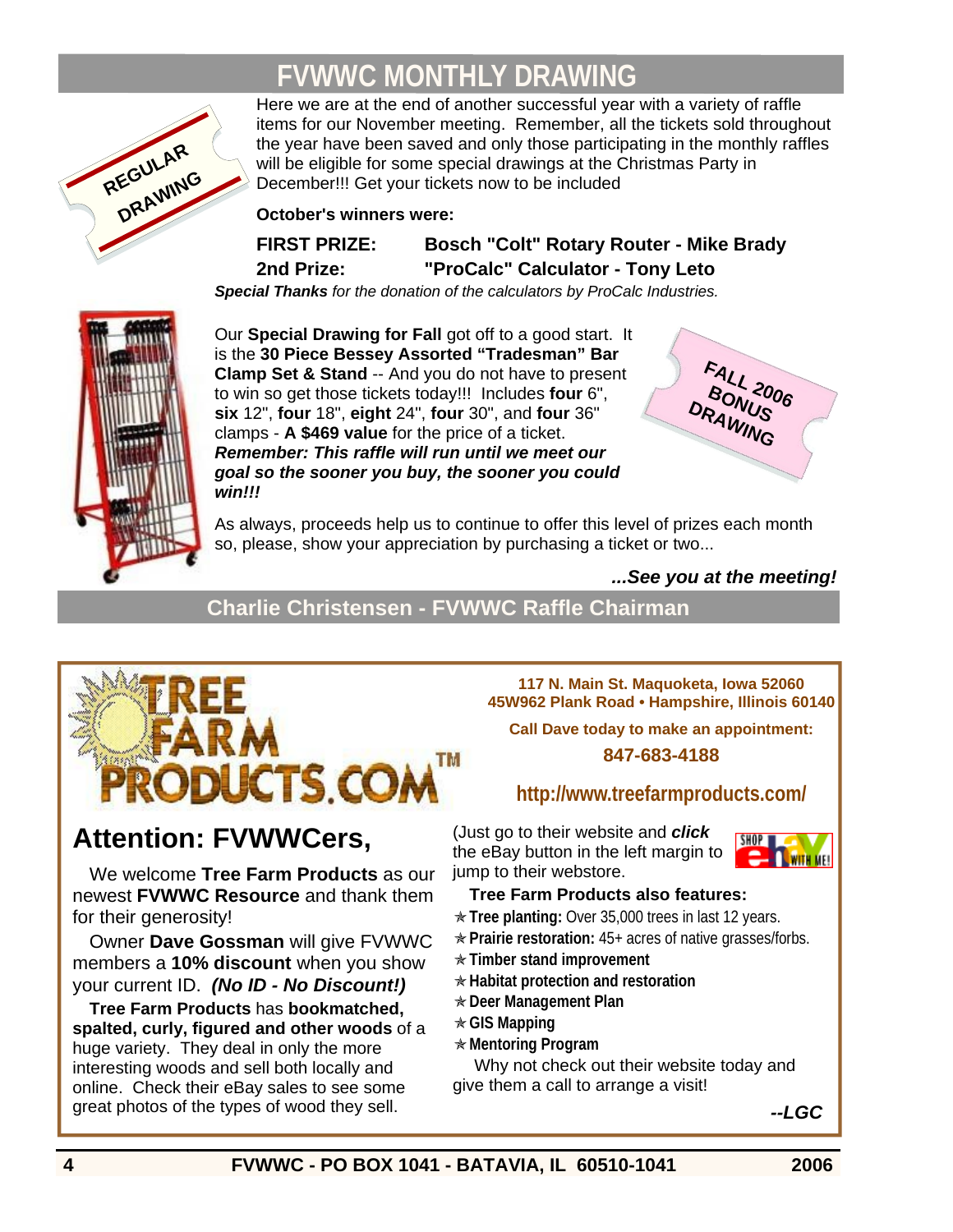#### **Show & Tell - October 2006 MC Matt Gauntt**

We did it again! Everything from a perfect reproduction of a Traditional English Saw Bench to a variety of things one can find "hidden" in old bowling pins, we had a lot to admire. Here is what we saw...

- ¾ **Ken Runyan: Cutting Board** of Walnut, Maple, Cherry & Birch with Mineral Oil Finish.
- ¾ **John Greener: Desk Clock** in White Oak with Tung Oil Finish and a **Presentation Flybox** in unfinished Quartersawn White Oak & Sagebrush..
- ¾ **Paul Szymczak: Name Cutouts** out of scrap Pine with Latex Gloss finish.
- ¾ **Dick MacFeely: Misc. Turnings** from old Hard Rock Maple Bowling Pin and finished with Tung Oil.
- ¾ **Cheryl Miller: Scroll Sawn Santa & Carved Santas** out of Maple with clear finishes.
- ¾ **Dave Dockstader: Nativity Scene** in Oak from a recycled pallet finished in Watco Oil & **"Bicycle" Hobby Cutout** of recycled Alder with Watco Oil finish.
- ¾ **John Warwick: Child's Stepstool/Chair** in Oak with a Watco Danish Oil finish.
- ¾ **Fred Rizza: Clock** from Ash and Oak with an oil stain and Deft finish.
- ¾ **John Winton: Natural Edge Bowl** turned from a hedge crotch with a Watco Natural Oil finish.
- ¾ **Mike Brady: Traditional English Saw Bench & Cross-Cut Saw**  unfinished.

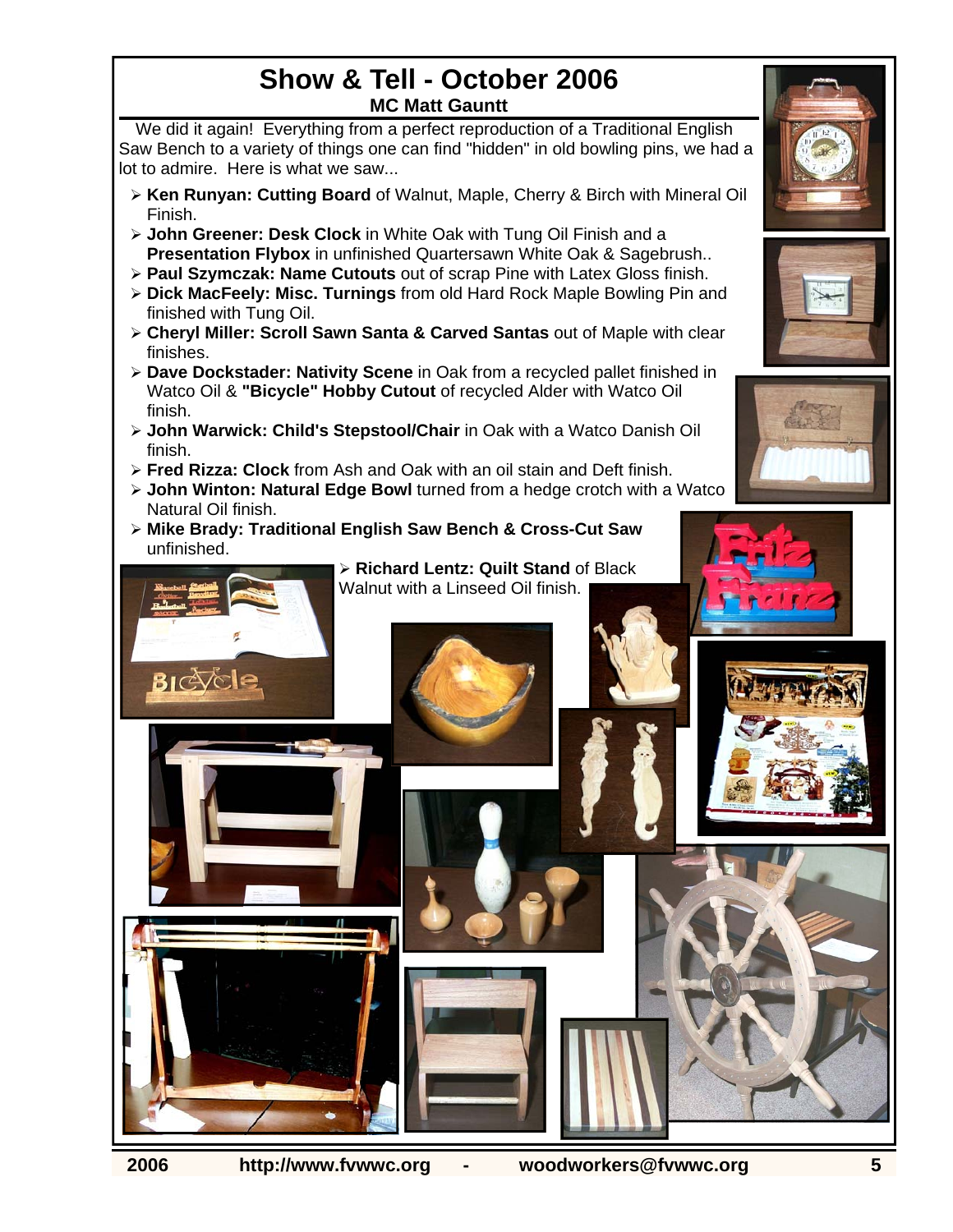

### **The Hardwood Connection**

1810 W. State St.- Sycamore, IL 60178 - (815) 895-8733

### **27th Annual Open House Saturday - Nov. 18th, 2006 9:00 a.m. - 3:00 p.m.**

*"Your complete woodworking store staffed by woodworkers." Since 1979* 



*Public is Invited to...*  **Join Ken & Barb Burtch**  and the fine folks at **The Hardwood Connection**  as they celebrate their **27th Annual Open House Special Guests, Demos, Factory Reps & More! Red Oak Sale**  *(See Flyer for Pricing) See the Masters all Day at Work!*  **Woodcarving...........................Joe Dillett Woodturning............................Dick Sing Traditional Hand Tools...........Terry West Antique Tool Collecting.....George Cella**  *(Maps & Flyer available at http://www.fvwwc.org* 

*or contact us at woodworkers@fvwwc.org)* 

### **December Meeting Reminder**

Remember, in December we skip Show & Tell, Raffles, Shop Talk, keep the library doors closed and have ourselves a party!

This year our **Christmas Party & Toy Drive** is on Dec. 5th and we hope every member and guest will join us for the festivities.

Each year representatives from three area agencies come to fill their trucks and vans with our donations for needy area families.

You may make toys or bring new, unwrapped toys for donation. Those bringing toys should be sure to sign either the "made" or "bought" tally sheet so we can keep score of the donations.

Want to contribute something other than toys? Canned goods and paper products are also welcomed by these organization for the families, with these suggestions. The "basics" are best! toilet paper is a more basic need than a luxury item like paper towels, for instance. We are reminded that Food Stamp programs can ONLY be used for consumables. This means things like diapers, baby/adult shampoo, laundry/bar soap, personal toiletries, bottled multivitamins, Ibuprofen, toothpaste & paper napkins are always desirable. Other good ideas are things like canned tuna, canned meats, peanut butter, canned fruits/vegetables, "luxuries" like grape jelly. Foods should be either canned or in plastic containers (no glass please!) for distribution.

All donations are appreciated but please remember that you need not donate to be part of the fun!!! This is our way to thank everyone for the time and enthusiasm given all year long.

To add to the festivities, we ask that member's bring a treat to share. We will provide meat, cheese & veggies trays, coffee, punch or cider, plates, plasticware and napkins but the best goodies are strictly **"Pot Luck"**.

All nibbles, noshes and finger foods are most heartily received. I have yet to see any of the edibles go untried and most just plain "go"!

Nothing fancy is required, this is just a good ol' get together with friends. *Of course if anyone wants to show off their culinary skills, we will all be glad to partake, I'm sure.* 

Seriously, we want all of our "elves" to brush off the sawdust and be there for the friendship and fun — the sack of goodies is entirely optional. All you need bring is a nice warm smile!

*Hope to see you there!* 

**6 FVWWC - PO BOX 1041 - BATAVIA, IL 60510-1041 2006**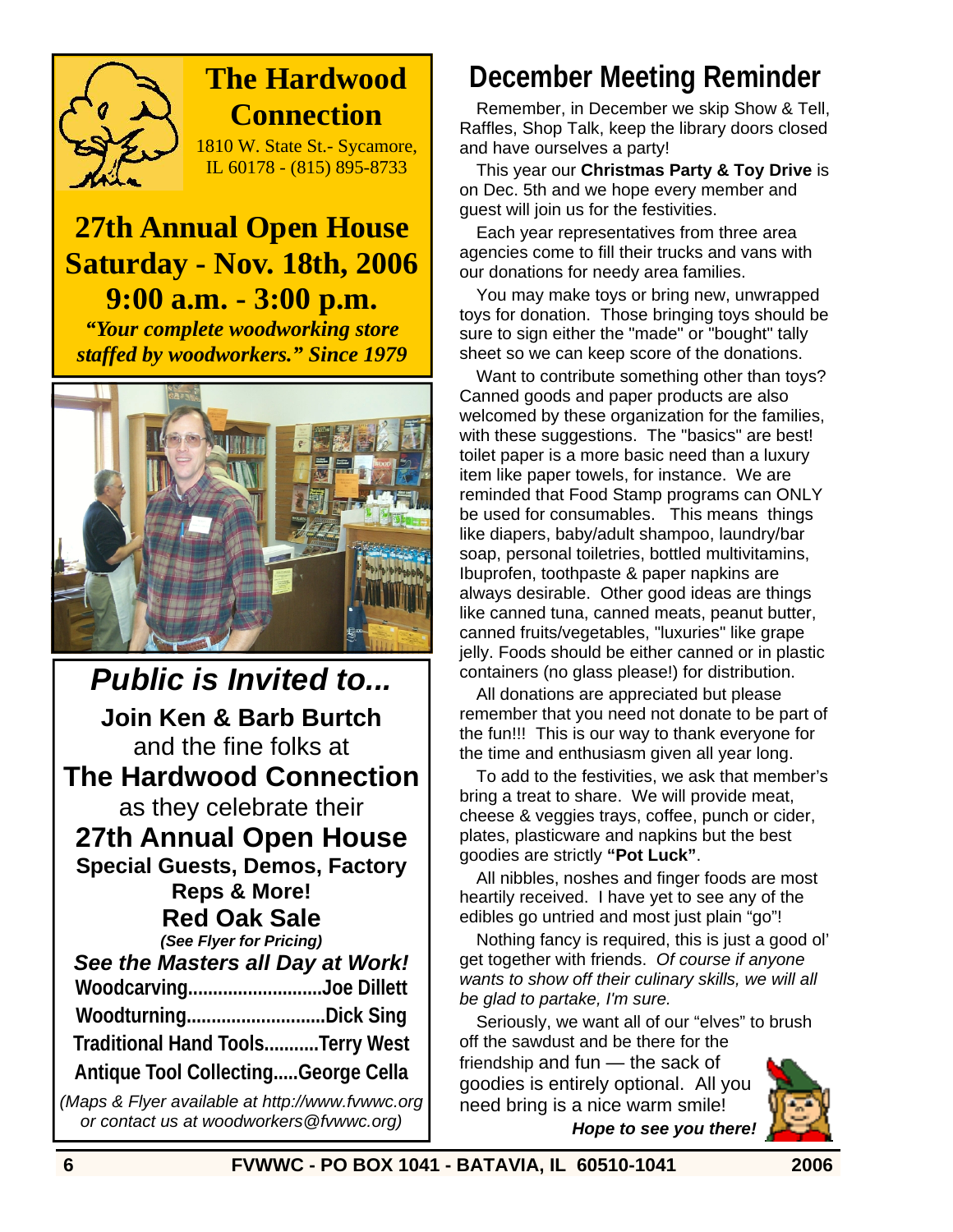DeKalb Saw & Tool 10044 Perry Rd - DeKalb, IL 60115-9008

(815) 758-7297 - http://www.dekalbsaw.com

# **Special Offer for FVWWC Members ONLY! Everlast Heavy Duty Rip Saw**

10," 24 tooth, .095 plate, .135 Kerf Carbide saw blade - List price: \$ 90.71 **FVWWC Members ONLY: Sale Price: \$45.35 &** *NO SHIPPING!* - Offer good until 12/31/06 *Call Joel to Order or for more Info: (815) 758-7297 and check out their new website!*

### *Thanks to All Who Attended the 2nd Annual Milling Demo...*

The demo on the 21st went well and we could not have asked for better weather, with what they were forecasting. It was a little cold early on but the sun came out and the afternoon was wonderful. Those who Thanks for your continued interest. attended did seem to enjoy themselves and I did have some good questions.

pleased with it. As for what is available, the wood types listed on the pricing sheet are what I have to sell, amounts vary.

**Gary S. Carstens Carstens Millworks**

However, the big news is that I do have dried lumber. I finally have my drier up and running and I am quite

630-393-6341 - gcarstens62@aol.com

#### **Carstens Millworks & Reclamation**

#### Wood type

#### **Kiln Dried Price/bdf**

Surfaced S2S Surfaced S4S Select or better #1 Common **FAS FAS FAS** White Ash 4/4  $$2.64$  $$2.20$  $$1.76$ \$1.75 \$3.17 White Ash 8/4 \$2.70  $$2.16$  $$2.15$ \$3.24 \$3.89 Cherry 4/4  $$5.10$ \$4.08 \$3.50 \$6.12 \$7.34  $$5.20$  $$7.80$  $$9.36$ Cherry 8/4  $$6.50$  $$4.00$ Hard Maple 4/4  $$4.25$ \$3.40  $$2.50$  $$5.10$  $$6.12$ Hard Maple Spalleted 4/4 \$4.68 \$3.74 \$2.75 \$5.62 \$6.74 Hard Maple 8/4 \$5.80 \$4.64 \$2.80 \$6.96 \$8.35 Soft Maple 4/4 \$3.00 \$2.40  $$1.75$ \$3.60 \$4.32 Soft Maple Spalleted 4/4 \$2.64 \$1.93 \$3.96 \$4.75  $$3.30$ Soft Maple 8/4  $$3.30$ \$2.64 \$2.65 \$3.96 \$4.75  $$3.00$  $$2.40$  $$2.40$  $$3.60$  $$4.32$ **Sycamore Quarter Sawn 4/4** Red Oak 4/4 \$3.50 \$2.80  $$1.50$ \$4.20 \$5.04 Red Oak 5/4 \$4.25 \$3.40 \$2.60  $$5.10$ \$6.12 Red Oak 8/4  $56.30$  $$5.25$ \$4.20 \$3.20 \$7.56  $$4.20$  $$4.20$  $$6,30$ Red Oak Quarter Sawn 4/4  $$5.25$ \$7.56 Red Oak Quarter Sawn 8/4  $$7.35$  $$5.88$ \$5.05 \$8.82 \$10.58 White Oak 4/4 \$3.25 \$2.60 \$1.35 \$3.90 \$4.68 **White Oak 8/4**  $$4.40$  $$6.60$  $\sqrt{$7.92}$ \$5.50 \$3.00 White Oak Quarter Sawn 4/4  $$5.00$  $$4.00$  $$6.00$ \$2.70 \$7.20 White Oak Quarter Sawn 8/4  $$7.15$ \$5.72 \$4.50 \$8.58 \$10.30 Walnut 4/4  $$4.60$  $$3.68$  $$2.30$  $$5.52$ \$6.62 Walnut 8/4 \$6.90 \$5.52 \$3.50 \$8.28 \$9.94

Prices subject to change based on industry and regional price flucuations.